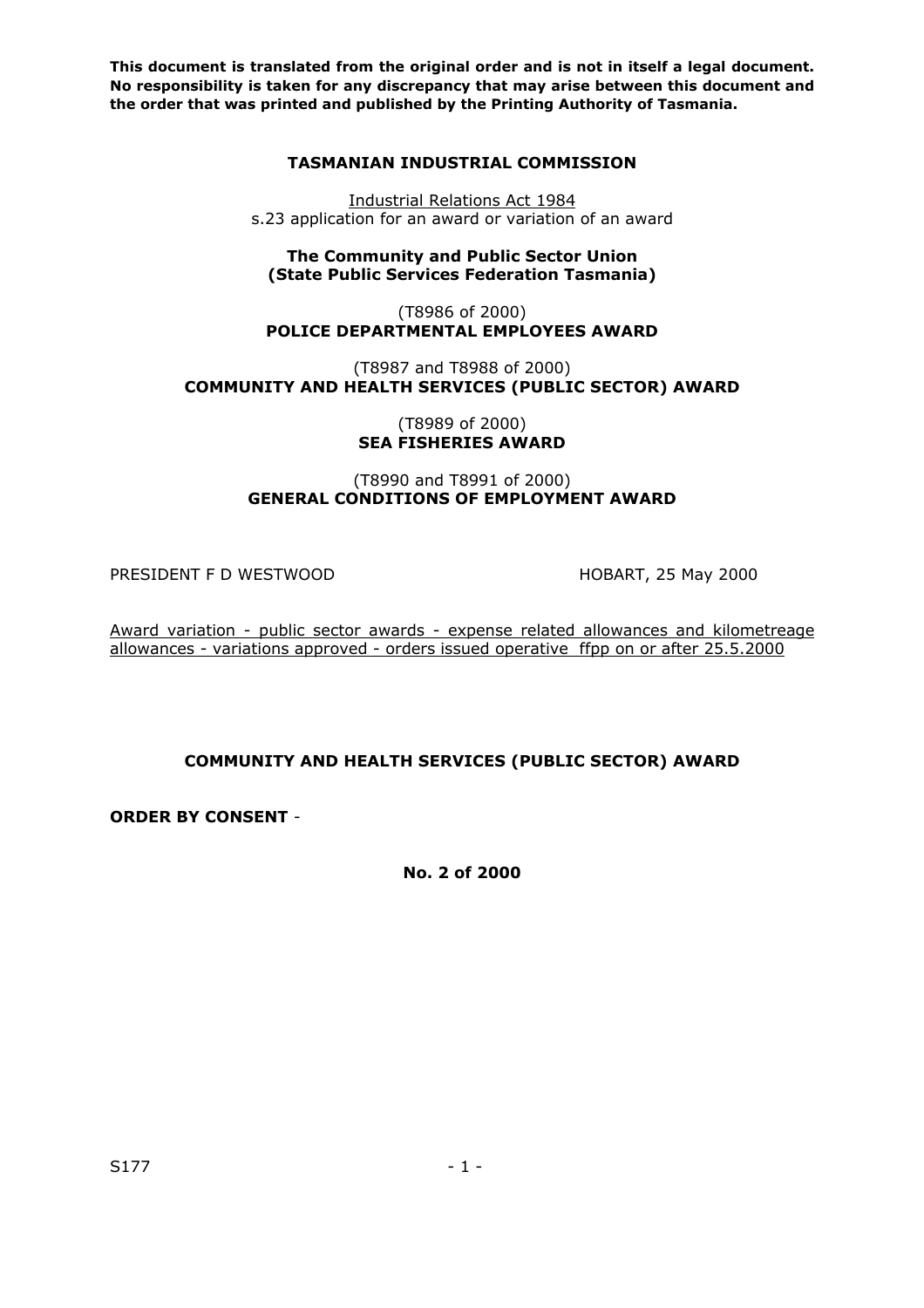THE **COMMUNITY AND HEALTH SERVICES (PUBLIC SECTOR) AWARD** IS AMENDED IN THE FOLLOWING MANNER:

1. By deleting subclause (b) District Allowance from Clause 11 - ALLOWANCES, and inserting in lieu thereof the following:

- "(b) District Allowance
	- (i) The purpose of this general allowance is to compensate for excess costs necessarily incurred by an employee living in an isolated area and without limiting the foregoing includes partial reimbursement for STD, freight, fuel and depreciation costs.
	- (ii) Where a person is stationed permanently in one or the other of the following districts the employee may, on the determination of the employer, be paid an allowance in accordance with the following rates:
		- (1) Category R Remote locations approved as such by the Tasmanian Industrial Commission including Bass Strait Islands, Maria Island and Bruny Island:

|                                                               | Rate per Annum |
|---------------------------------------------------------------|----------------|
| Person with dependant relatives<br>residing with the employee | 2596           |
| Other (no dependents)                                         | 1296           |

(2) Category B - Location under the Commonwealth Taxation Zone B prescription:

|     |                                                               | Rate per Annum |
|-----|---------------------------------------------------------------|----------------|
| (A) | Person with dependent relatives<br>residing with the employee | 1296           |
| (B) | Other (no dependents)                                         | 650            |

(3) Category S - Special locations as may be approved by the Tasmanian Industrial Commission:

|     |                                                               | Rate Per Annum |
|-----|---------------------------------------------------------------|----------------|
| (A) | Person with dependent relatives<br>residing with the employee | 650            |
| (B) | Other (no dependents)                                         | 329            |

**PROVIDED** that an employee with dependants residing with the employee shall be regarded as an employee without dependants if the employee's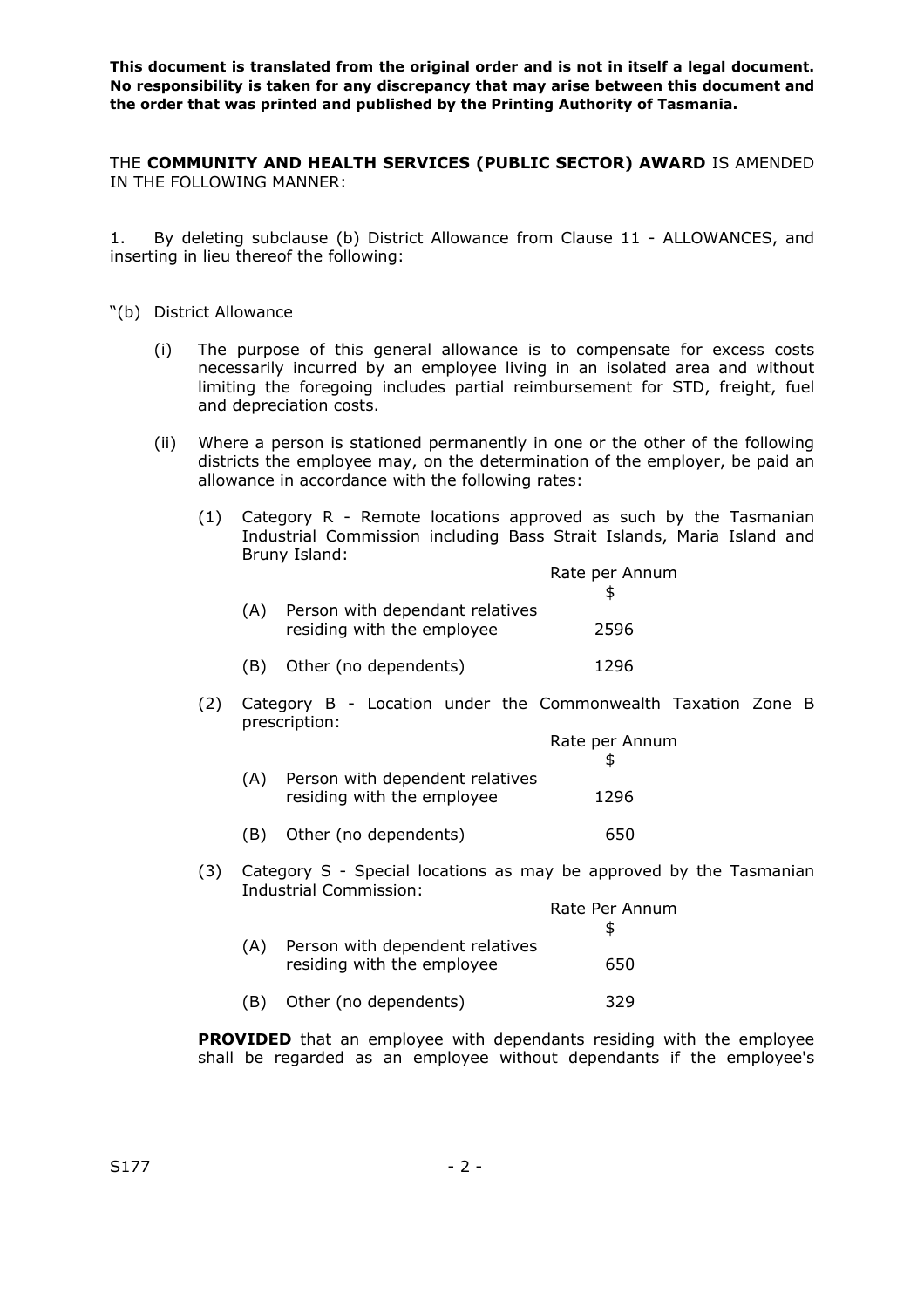> spouse, of entitlement arising from employment, is in receipt of a district allowance."

2. By deleting paragraphs (i) and (ii) from subclause (e) Kilometreage of Clause 11 - ALLOWANCES, and inserting in lieu thereof the following:

"(i) Required User Category

Where an employee is required in writing by the employer to have available on a regular basis a private motor vehicle which the employee will be required to use for official purposes, and the employee agrees in writing to do so an allowance shall be paid for such use in accordance with the following rates:

| Annual Kilometreage Travelled<br>on Duty in a Financial Year | Cents per Kilometre          |                              |  |
|--------------------------------------------------------------|------------------------------|------------------------------|--|
|                                                              | Rate 1<br>2 litres and above | Rate 2<br>Less than 2 litres |  |
| First 10,000 kilometres<br>Any additional kilometres         | 57.38 (100%)<br>30.41 (53%)  | 49.35 (86%)<br>26.39 (46%)   |  |

**PROVIDED** that where the employer wishes to withdraw the requirement to provide a private motor vehicle then, except where special circumstances exist, at least one year's notice in writing shall be given, and the notice period shall specified to end on 30 June.

(ii) Occasional User Category

Where an employee is not required to provide a private motor vehicle for official use as prescribed in subclause (e) - Kilometreage, paragraph (i) - Required User Category but otherwise receives approval from the employer to use a private motor vehicle for official purposes on a occasional basis, an allowance shall be paid in accordance with the following rates:

| Annual Kilometreage Travelled<br>on Duty in a Financial Year | Cents per Kilometre          |                              |  |
|--------------------------------------------------------------|------------------------------|------------------------------|--|
|                                                              | Rate 3<br>2 litres and above | Rate 4<br>Less than 2 litres |  |
| First 10,000 kilometres<br>Any additional kilometres         | 38.26 (100%)<br>20.28 (53%)  | 32.90 (86%)<br>17.60 (46%)"  |  |

3. By deleting subclause (f) Meal Allowance from Clause 11 - ALLOWANCES, and inserting in lieu thereof the following:

- "(f) Meal Allowance
	- (i) Where an employee is required to commence duty at their headquarters not less than one and a half hours before, or to remain on duty for not less than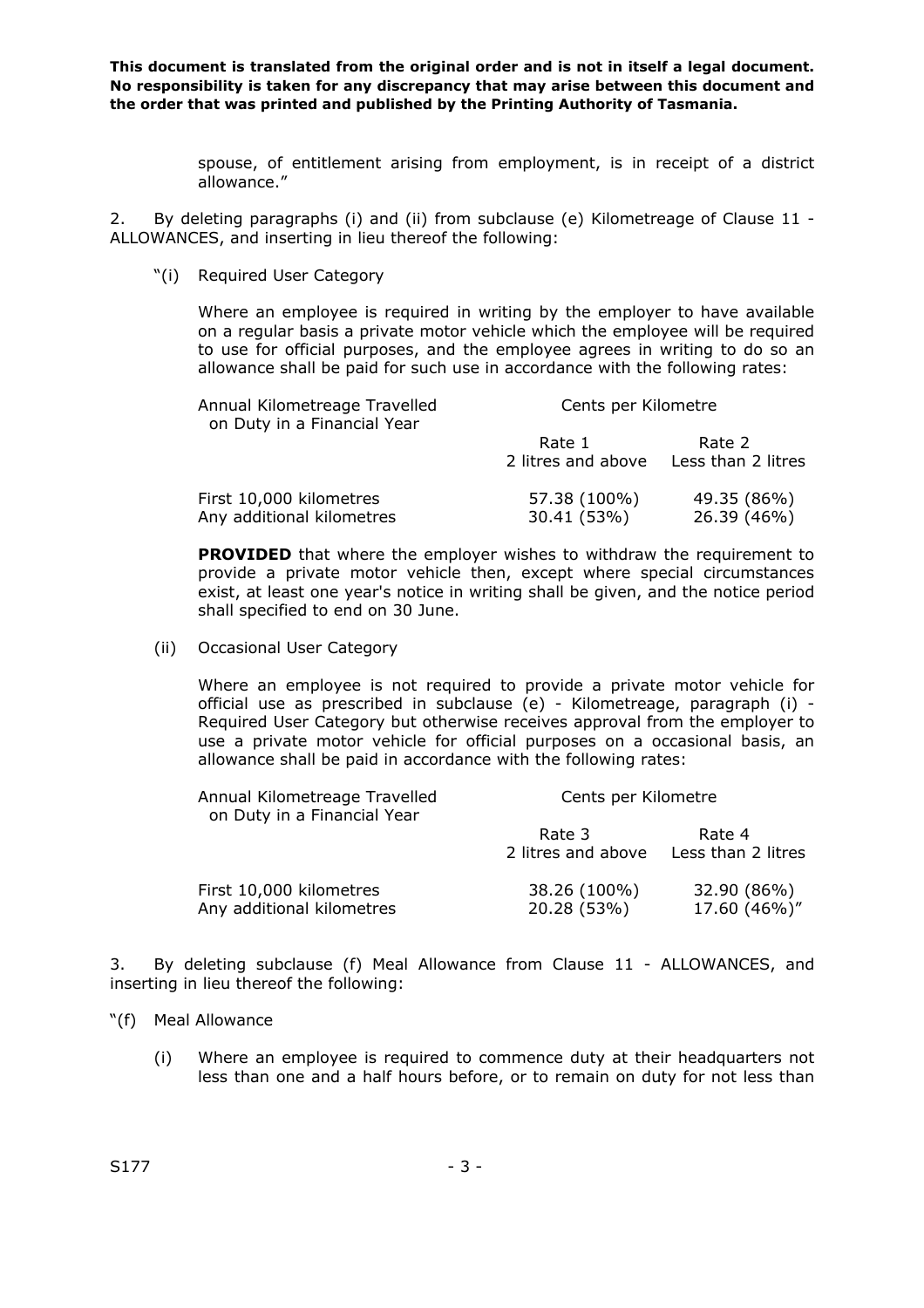> one and a half hours after, the normal hours of duty, and that requirement necessitates the employee obtaining a meal away from home, that employee shall, subject to this paragraph, be paid a meal allowance at the following rate:

| Meal |                         | Rate of Allowance |
|------|-------------------------|-------------------|
|      | <b>Breakfast</b>        | 7.65              |
|      | Lunch (or midday meal)  | 8.45              |
|      | Dinner (or evening meal | 14.90             |

**PROVIDED** that where an employee who is required to work overtime on a Saturday, Sunday or holiday with pay, has been given prior notice the previous day or earlier, the employee shall not be entitled to the meal allowance BUT where such prior notice has not been given the employee shall attract such payment.

- (ii) Where the duties of an employee require the employee to travel from that employee's headquarters and the employee is more than 60 kilometres at the normal meal break, that employee shall, subject to this paragraph, be paid:
	- (1) in the case of a meal purchased by the employee at any hotel, boarding house, or public eating house, a meal allowance at the following rate:

| Meal                    | Rate of Allowance |
|-------------------------|-------------------|
| <b>Breakfast</b>        | 7.65              |
| Lunch (or midday meal)  | 8.45              |
| Dinner (or evening meal | 14.90             |

(2) in the case of a meal provided by the employee, a meal allowance of \$2.55 for each meal so provided."

4. By deleting subclause (g) Training Courses and Conferences from Clause 11 - ALLOWANCES, and inserting in lieu thereof the following:

"(g) Training Courses and Conferences Allowance

An employee who is required or is authorised to attend either a training course, conference or other similar function where full accommodation (including meals) is provided at no extra cost to such employee, he/she shall be paid an allowance for incidental expenses for each day of such attendance at the rate of:

|     |                   | Rate per Day |
|-----|-------------------|--------------|
| (i) | Within this State | 8.45         |

 $(i)$  Within this State

 $S177$  - 4 -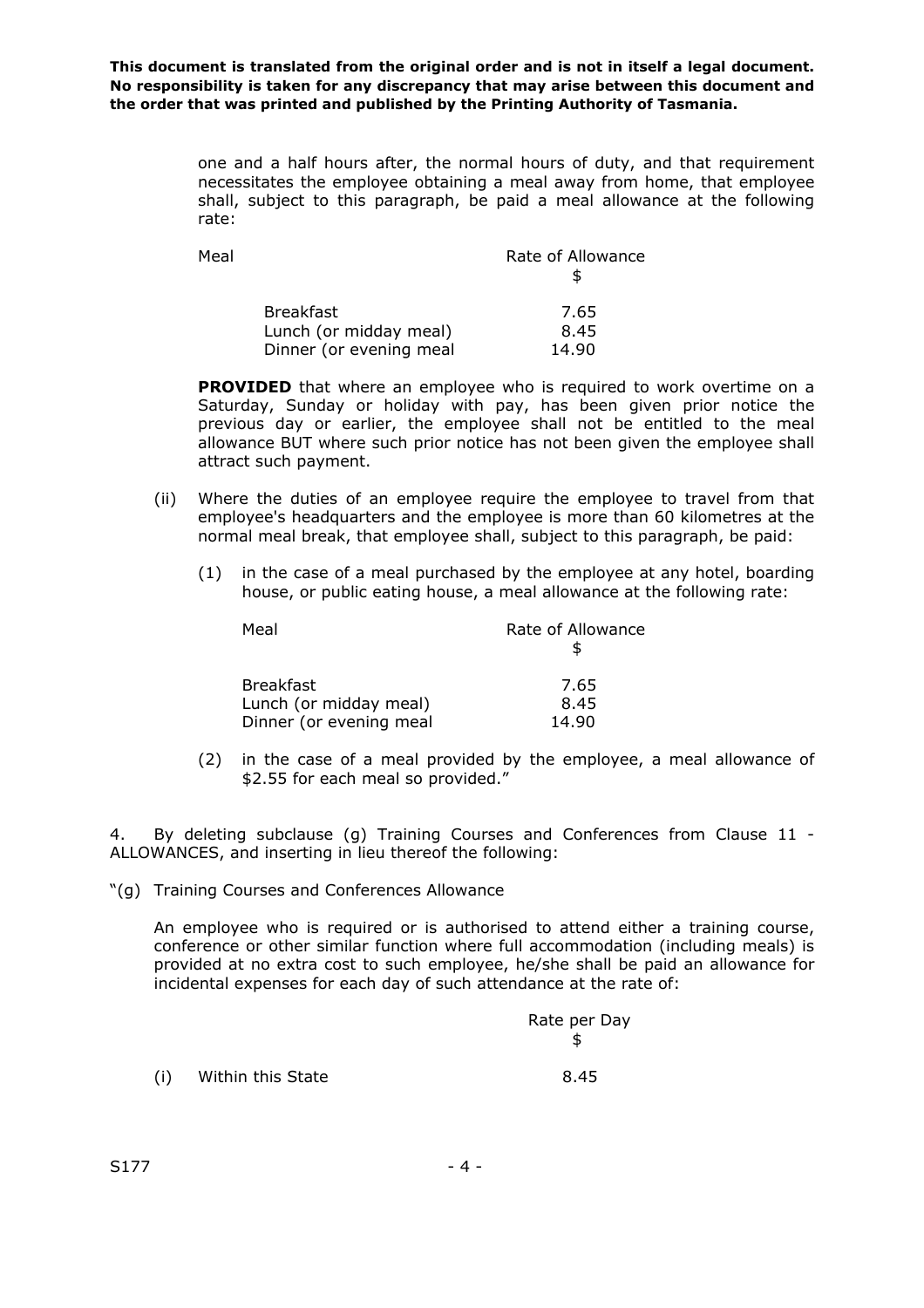(ii) Outside this State 19.05"

5. By deleting paragraph (i) from subclause (h) Travelling Allowance of Clause 11 - ALLOWANCES, and inserting in lieu thereof the following:

"(i) Employees travelling on duty who are required to remain away from their normal place of residence overnight shall be paid an allowance calculated in accordance with the following components:

| Component                                                                                      | Within<br>Tasmania<br>\$ | Outside<br>Tasmania<br>\$ | Sydney<br>\$ |
|------------------------------------------------------------------------------------------------|--------------------------|---------------------------|--------------|
| Overnight absence from normal<br>place of residence                                            | 75.50                    | 105.55                    | 123.25       |
| Breakfast (preceding or following an<br>overnight absence) applicable hours<br>7.00am - 8.30am | 12.30                    | 12.30                     | 12.30        |
| Lunch (preceding or following an<br>overnight absence) applicable hours<br>12.30pm - 2.00pm    | 11.00                    | 11.00                     | 11.00        |
| Dinner (preceding or following an<br>overnight absence) applicable hours<br>$6.00pm - 7.30pm$  | 23.40                    | 23.40                     | 23.40        |

**PROVIDED** that if the employee so wishes, that employee shall be allowed advance payment of the estimated allowance payable for the period of travel in question."

6. By deleting paragraph (viii) from subclause (h) Travelling Allowance of Clause 11 - ALLOWANCES, and inserting in lieu thereof the following:

"(viii)Where an employee in the performance of their duties is required to travel:

(1) Within Australia (including Papua New Guinea and New Zealand - by ship, aircraft, railway train, or other means of conveyance, where the employee is provided meals and sleeping quarters, that employee, while so travelling, shall be paid a travelling allowance at the rate of:

|                           | Rate per day |
|---------------------------|--------------|
| Within this State         | 11.75        |
| <b>Outside this State</b> | 16.50        |